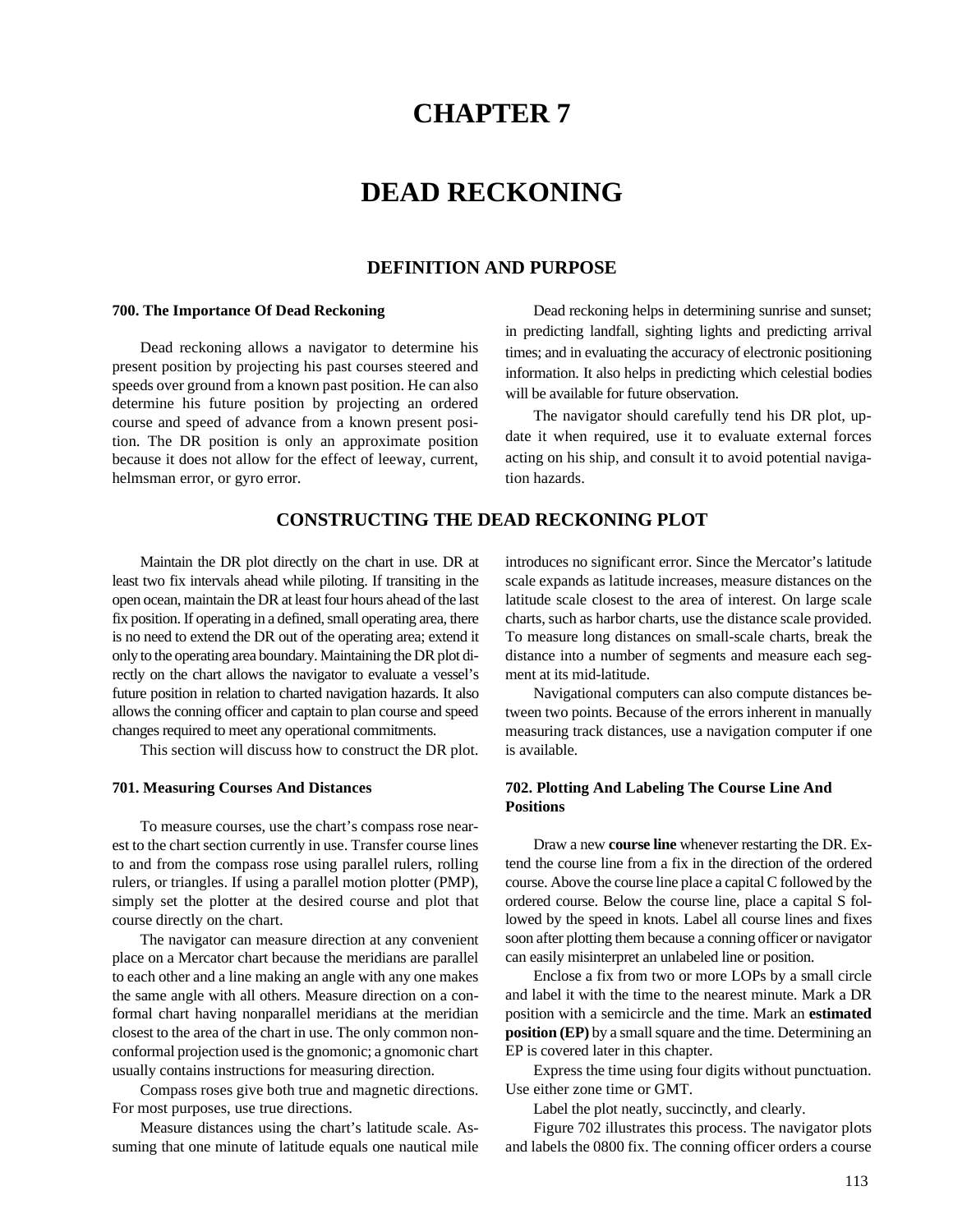<span id="page-1-0"></span>of 095°T and a speed of 15 knots. The navigator extends the course line from the 0800 fix in a direction of 095°T. He calculates that in one hour at 15 knots he will travel 15 nautical miles. He measures 15 nautical miles from the 0800 fix position along the course line and marks that point on the course line with a semicircle. He labels this DR with the time. Note that, by convention, he labels the fix time horizontally and the DR time diagonally.



Figure 702. A course line with labels.

## **THE RULES OF DEAD RECKONING**

#### **703. Plotting The DR**

Plot the vessel's DR position:

- 1. At least every hour on the hour.
- 2. After every change of course or speed.
- 3. After every fix or running fix.
- 4. After plotting a single line of position.

Figure 703 illustrates applying these rules. Clearing the harbor at 0900, the navigator obtains a last visual fix. This is **taking departure**, and the position determined is called the **departure**. At the 0900 departure, the conning officer orders a course of 090°T and a speed of 10 knots. The navigator lays out the 090°T course line from the departure.

At 1000, the navigator plots a DR position according to the rule requiring plotting a DR position at least every hour on the hour. At 1030, the conning officer orders a course change to 060°T. The navigator plots the 1030 DR position in accordance with the rule requiring plotting a DR position at every course and speed change. Note that the course line changes at 1030 to 060°T to conform to the new course. At 1100, the conning officer changes course back to 090°T. The navigator plots an 1100 DR because of the course change, Note that, regardless of the course change, an 1100 DR would have been required because of the "every hour on the hour" rule.

At 1200, the conning officer changes course to 180°T and speed to 5 knots. The navigator plots the 1200 DR. At 1300, the navigator obtains a fix. Note that the fix position is offset to the east from the DR position. The navigator determines set and drift from this offset and applies this set and drift to any DR position from 1300 until the next fix to determine an estimated position. He also resets the DR to the fix; that is, he draws the 180°T course line from the 1300 fix, not the 1300 DR.



Figure 703. A typical dead reckoning plot.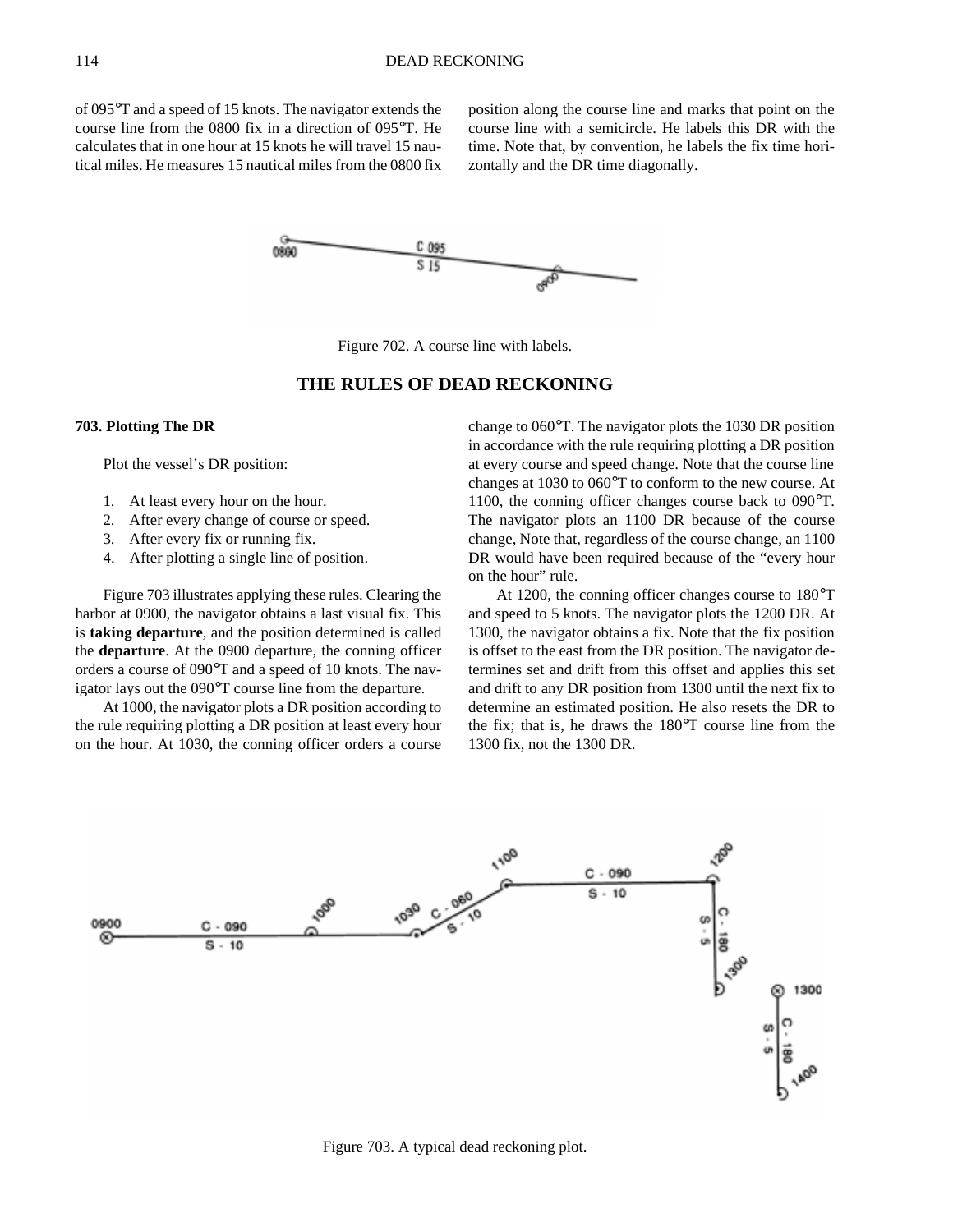#### **704. Resetting The DR**

Reset the DR plot to the ship's latest fix or running fix. In addition, consider resetting the DR to an inertial estimated position as discussed below.

If a navigator has not received a fix for a long time, the DR plot, not having been reset to a fix, will accumulate time-dependent error. Soon that error may become so significant that the DR will no longer show the ship's position with sufficient accuracy. If his vessel is equipped with an inertial navigator, the navigator should consider resetting the DR to the inertial estimated position. Some factors to consider when making this determination are:

(1) Time since the last fix and availability of fix information. If it has been a short time since the last fix and fix information may soon become available, it may be advisable to wait for the next fix to reset the DR.

(2) Dynamics of the navigation situation. If, for exam-

ple, a submerged submarine is operating in the Gulf Stream, fix information is available but operational considerations may preclude the submarine from going to periscope depth to obtain a fix. Similarly, a surface ship with an inertial navigator may be in a dynamic current and suffer a temporary loss of electronic fix equipment. In either case, the fix information will be available shortly but the dynamics of the situation call for a more accurate assessment of the vessel's position. Plotting an inertial EP and resetting the DR to that EP may provide the navigator with a more accurate assessment of the navigation situation.

(3) Reliability and accuracy of the fix source. If a submarine is operating under the ice, for example, only the inertial EP and Omega fixes may be available for weeks at a time. Given a known inaccuracy of Omega, a high prior correlation between the inertial EP and highly accurate fix systems such as GPS, and the continued proper operation of the inertial navigator, the navigator may well decide to reset the DR to the inertial EP rather than the Omega fix.

## **DEAD RECKONING AND SHIP SAFETY**

Properly maintaining a DR plot is important for ship safety. The DR allows the navigator to examine a future position in relation to a planned track. It allows him to anticipate charted hazards and plan appropriate action to avoid them. Recall that the DR position is only approximate. Using a concept called **fix expansion** compensates for the DR's inaccuracy and allows the navigator to use the DR more effectively to anticipate and avoid danger.

#### **705. Fix Expansion**

Often a ship steams in the open ocean for extended periods without a fix. This can result from of any number of factors ranging from the inability to obtain celestial fixes to malfunctioning electronic navigation systems. Infrequent fixes are particularly common on submarines. Whatever the reason, in some instances a navigator may find himself in the position of having to steam many hours on DR alone.

The navigator must take precautions to ensure that all hazards to navigation along his path are accounted for by the approximate nature of a DR position. One method which can be used is **fix expansion**.

Fix expansion takes into account possible errors in the DR calculation caused by factors which tend to affect the vessel's actual course and speed over ground. The navigator considers all such factors and develops an expanding "error circle" around the DR plot. One of the basic assumptions of fix expansion is that the various individual effects of current, leeway, and steering error combine to cause a cumulative error which increases over time, hence, the concept of *expansion*.

Errors considered in the calculation of the fix expansion encompass all errors that can lead to DR inaccuracy. Some of the most important factors are current and wind, compass or gyro error, and steering error. Any method which attempts to determine an error circle must take these factors into account. The navigator can use the magnitude of set and drift calculated from his DR plot. See section [707](#page-3-0) below. He can obtain the current's magnitude from pilot charts or weather reports. He can determine wind speed from weather reports or direct measurement. He can determine compass error by comparison with an accurate standard or by obtaining an azimuth of the sun. The navigator determines the effect each of these errors has on his course and speed over ground, and applies that error to the fix expansion calculation.

As noted above, the error is a function of time; it grows as the ship proceeds down the track without a obtaining a fix. Therefore, the navigator must incorporate his calculated errors into an **error circle** whose radius grows with time. For example, assume the navigator calculates that all the various sources of error can create a cumulative position error of no more than 2 nm. Then his fix expansion error circle would grow at that rate; it would be 2 nm after the first hour, 4 nm after the second, and so on.

At what value should the navigator start this error circle? Recall that a DR is laid out from every fix. All fix sources have a finite absolute accuracy, and the initial error circle should reflect that accuracy. Assume, for example, that a satellite navigation system has an accuracy of 0.5 nm. Then the initial error circle around that fix should be set at 0.5 nm.

Construct the error circle as follows. When the navigator obtains a fix, reset the DR to that fix. Then, enclose that DR position in a circle the radius of which is equal to the accuracy of the system used to obtain the fix. Lay out the ordered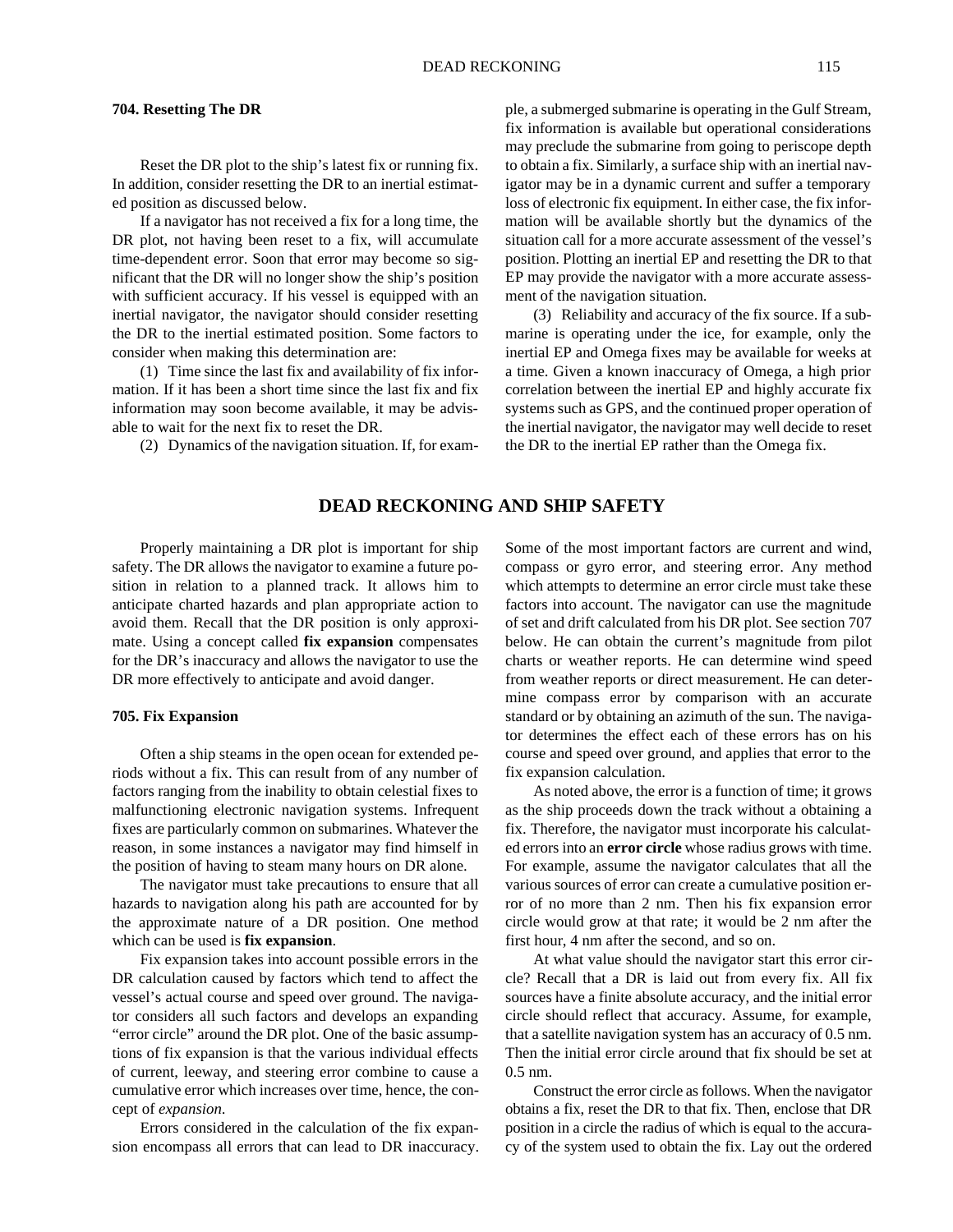#### <span id="page-3-0"></span>116 DEAD RECKONING

course and speed from the fix position. Then, apply the fix expansion circle to the hourly DR's. In the example given above, the DR after one hour would be enclosed by a circle of radius 2.5 nm, after two hours 4.5 nm, and so on. Having encircled the four hour DR positions with the error circles, the navigator then draws two lines originating tangent to the original error circle and simultaneously tangent to the other error circles. The navigator then closely examines the area between the two tangent lines for hazards to navigation. This technique is illustrated in Figure 705 below.

The fix expansion encompasses *all the area in which the vessel could be located* (as long as all sources of error are considered). If any hazards are indicated within the cone, the navigator should be especially alert for those dangers. If, for example, the fix expansion indicates that the vessel may be standing into shoal water, continuously monitor the fathometer. Similarly, if the fix expansion indicated that the vessel might be approaching a charted obstruction, post extra lookouts.

The fix expansion may grow at such a rate that it becomes unwieldy. Obviously, if the fix expansion grows to cover too large an area, it has lost its usefulness as a tool for the navigator, and he should obtain a new fix.



Figure 705. Fix expansion. All possible positions of the ship lie between the lines tangent to the expanding circles. Examine this area for dangers.

# **DETERMINING AN ESTIMATED POSITION**

An estimated position is a DR position corrected for the effects of leeway, steering error, and current. This section will briefly discuss the factors that cause the DR position to diverge from the vessel's actual position. It will then discuss calculating set and drift and applying these values to the DR to obtain an estimated position. Finally, it will discuss determining the estimated course and speed made good.

#### **706. Factors Affecting DR Position Accuracy**

**Tidal current** is the periodic horizontal movement of the water's surface caused by the tide-affecting gravitational force of the moon. **Current** is the horizontal movement of the sea surface caused by meteorological, oceanographic, or topographical effects. From whatever its source, the horizontal motion of the sea's surface is an important dynamic force acting on a vessel moving through the water. **Set** refers to the current's direction, and **drift** refers to the current's speed.

**Leeway** is the leeward motion of a vessel due to that component of the wind vector perpendicular to the vessel's track.

Leeway and current effects combine to produce the most pronounced natural dynamic effects on a transiting vessel.

In addition to these natural forces, helmsman error and gyro error combine to produce a **steering error** that causes additional error in the DR.

### **707. Calculating Set And Drift And Plotting An Estimated Position**

It is difficult to quantify the errors discussed above individually. However, the navigator can easily quantify their cumulative effect by comparing simultaneous fix and DR positions. Were there no dynamic forces acting on the vessel and no steering error, the DR position and the fix position would coincide. However, they seldom coincide. The fix is offset from the DR by a finite distance. This offset is caused by the error factors discussed above.

Note again that this methodology provides no means to determine the magnitude of the individual errors. It simply provides the navigator with a measurable representation of their combined effect.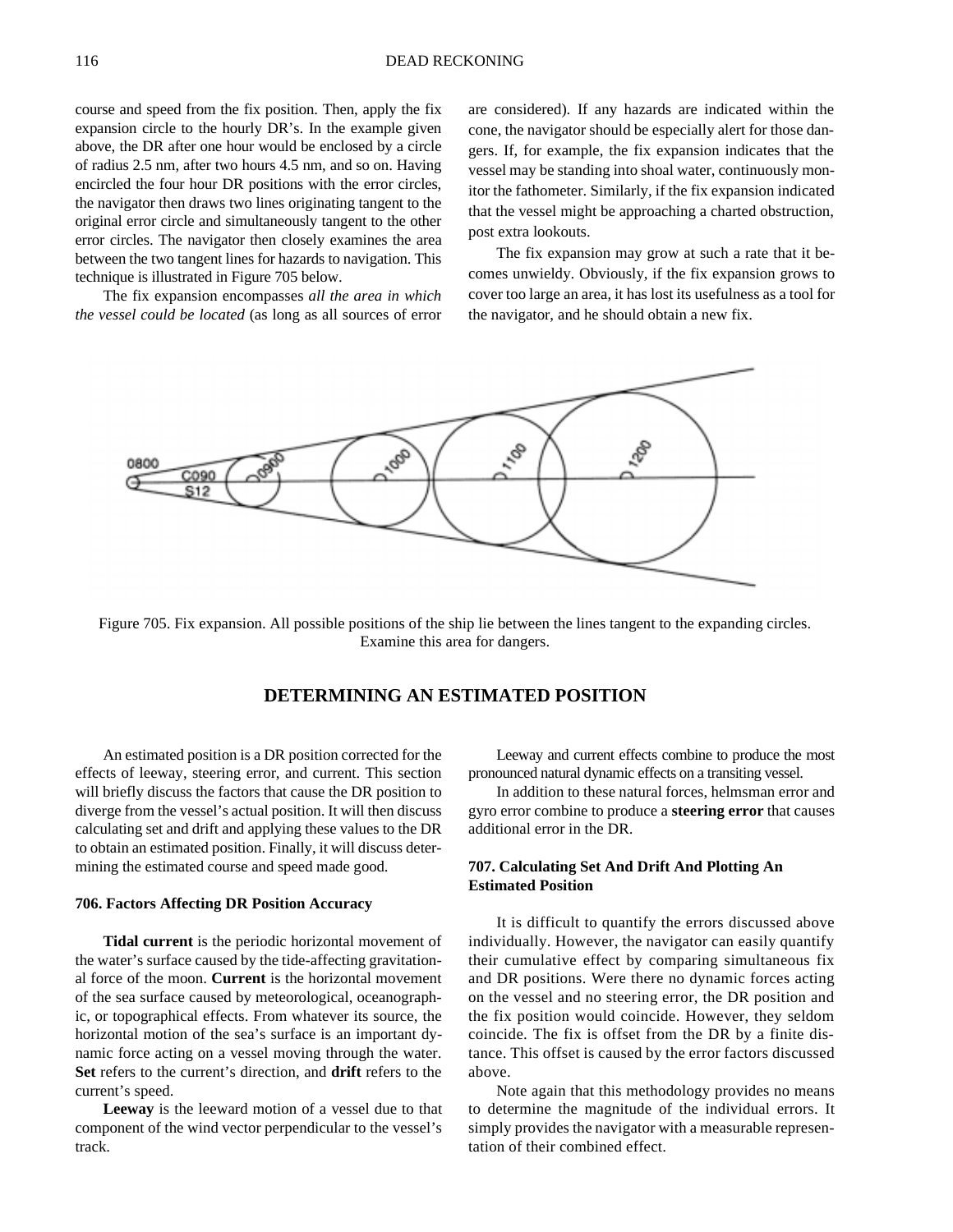<span id="page-4-0"></span>When the navigator measures this combined effect, he often refers to it as the "set and drift." Recall from above that these terms technically were restricted to describing current effects. However, even though the fix-to-DR offset is caused by effects in addition to the current, this text will follow the convention of referring to the offset as the set and drift.

The set is the direction from the DR to the fix. The drift is the distance in miles between the DR and the fix divided by the number of hours since the DR was last reset. This is true regardless of the number of changes of course or speed since the last fix. Calculate set and drift at every fix.

Calculate an EP by drawing from a DR position a vector whose direction equals the set and whose magnitude equals the product of the drift and the number of hours since the last DR reset. See Figure 707. From the 0900 DR position the navigator draws a set and drift vector. The end of that vector marks the 0900 EP. Note that the EP is enclosed in a square and labeled horizontally with the time. Plot and evaluate an EP with every DR position.

#### **708. Estimated Course And Speed Made Good**

The direction of a straight line from the last fix to the EP is the **estimated track made good**. The length of this line divided by the time between the fix and the EP is the **estimated speed made good**.

Solve for the estimated track and speed by using a vector diagram. See the example problems below. See. Figure 708a

*Example 1: A ship on course 080*°*, speed 10 knots, is steaming through a current having an estimated set of 140*° *and drift of 2 knots.*

*Required: Estimated track and speed made good.*

*Solution: See Figure 708a. From A, any convenient point, draw AB, the course and speed of the ship, in direction 080*°*, for a distance of 10 miles.*

 *From B draw BC, the set and drift of the current, in direction 140*°*, for a distance of 2 miles. The direction and*